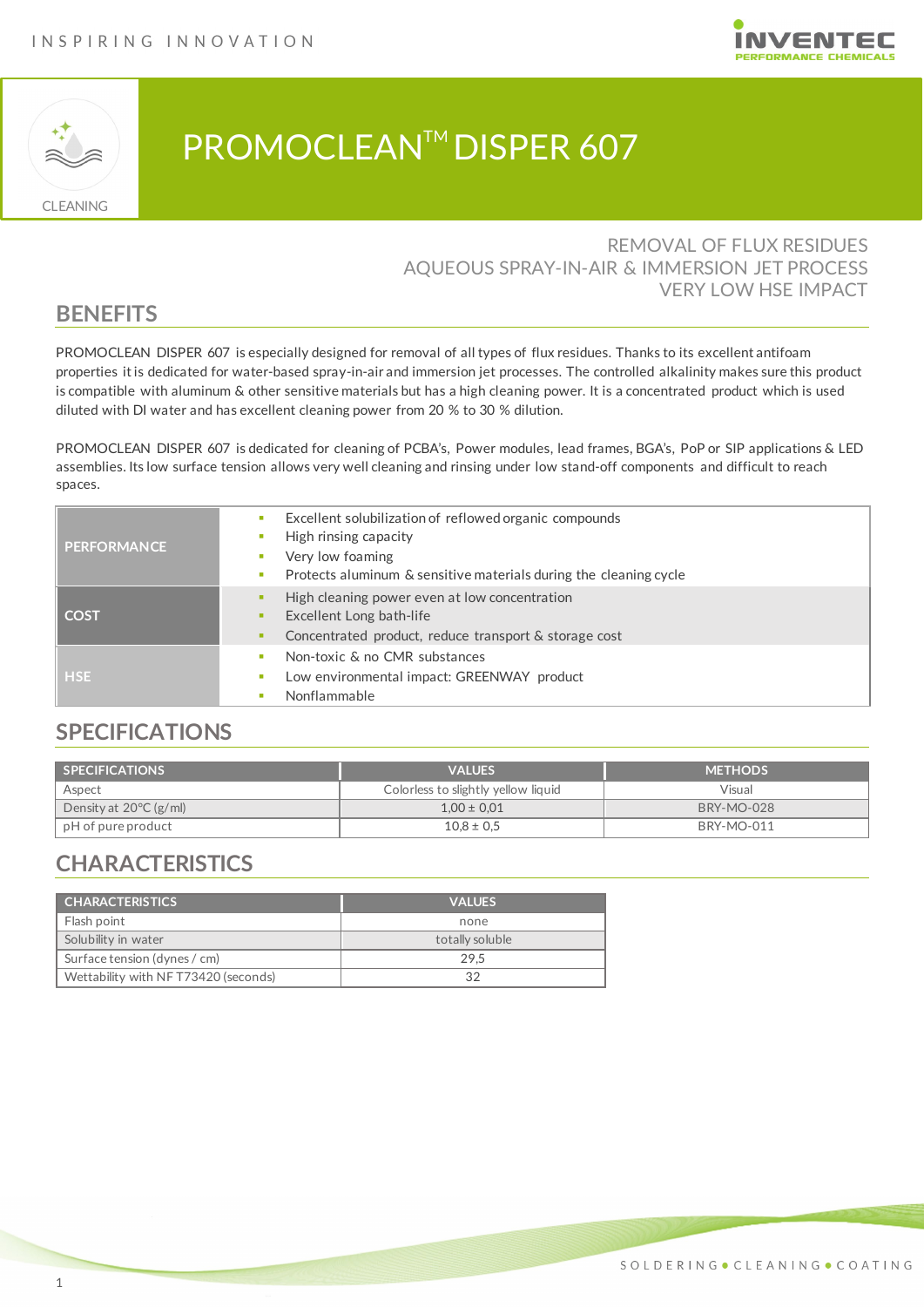### **PROCESS RECOMMENDATION**

The best process will depend on factors such as operating conditions, equipment, desired cleaning time and the nature of contaminants. Our team is ready to advise you.

#### PROCESS EXAMPLE

Spray in air process

| PROMOCLEAN DISPER 607                                                                   | <b>DI WATER</b>                           | <b>HOT AIR</b>                            |
|-----------------------------------------------------------------------------------------|-------------------------------------------|-------------------------------------------|
| Conc: 25 % in DI water<br>Temp: 55-60 °C /130-140 °F<br>Pressre: 3 bars<br>Time: 10 min | Temp: 20-30 °C / 68-86 °F<br>Time: 10 min | Temp: 70-80°C / 158-176°F<br>Time: 20 min |
| <b>CLEANING</b>                                                                         | <b>RINSING</b>                            | <b>DRYING</b>                             |

- Range of dilution in water: 20% to 30% depending on flux media and contamination load.
- A dedicated PCA Kit to monitor the bath status and compatibility report of PROMOCLEAN DISPER 607 with different materials are available on request.
- It's key to determine the maximum time the metals can be exposed to the cleaning chemical. Although PROMOCLEAN DISPER 607 will not damage metals under normal conditions, prolonged exposure may.

### **PACKAGING, STORAGE & SHELF LIFE**

- Keep products in closed original packaging and store at room temperature.
- Shelf life is minimum 18 months from production date when kept in recommended conditions.

#### AVAILABLE PACKAGING



20 Kg CANISTER 200 Kg DRUM

## **HEALTH, SAFETY & ENVIRONMENT**

Contains no Reach Substances (on Candidate list, Annex XIV & XVII) / Contains no persistent organic pollutant (EC 850/2004) / Contains no Import/Export Hazardous substances (EU 649/ 2012)

It is biodegradable according to regulation 648/2004 but must be neutralized and filtered before disposal in sewer system in accordance with local regulations. Neutralization and titration methods are available upon request.

Please refer always to the Safety Data Sheet (SDS or MSDS) prior to use. Our SDS can be downloaded at www.quickfds.com. We will request to provide your email address, so we can automatically send you a new version of the SDS when a future update would occur.